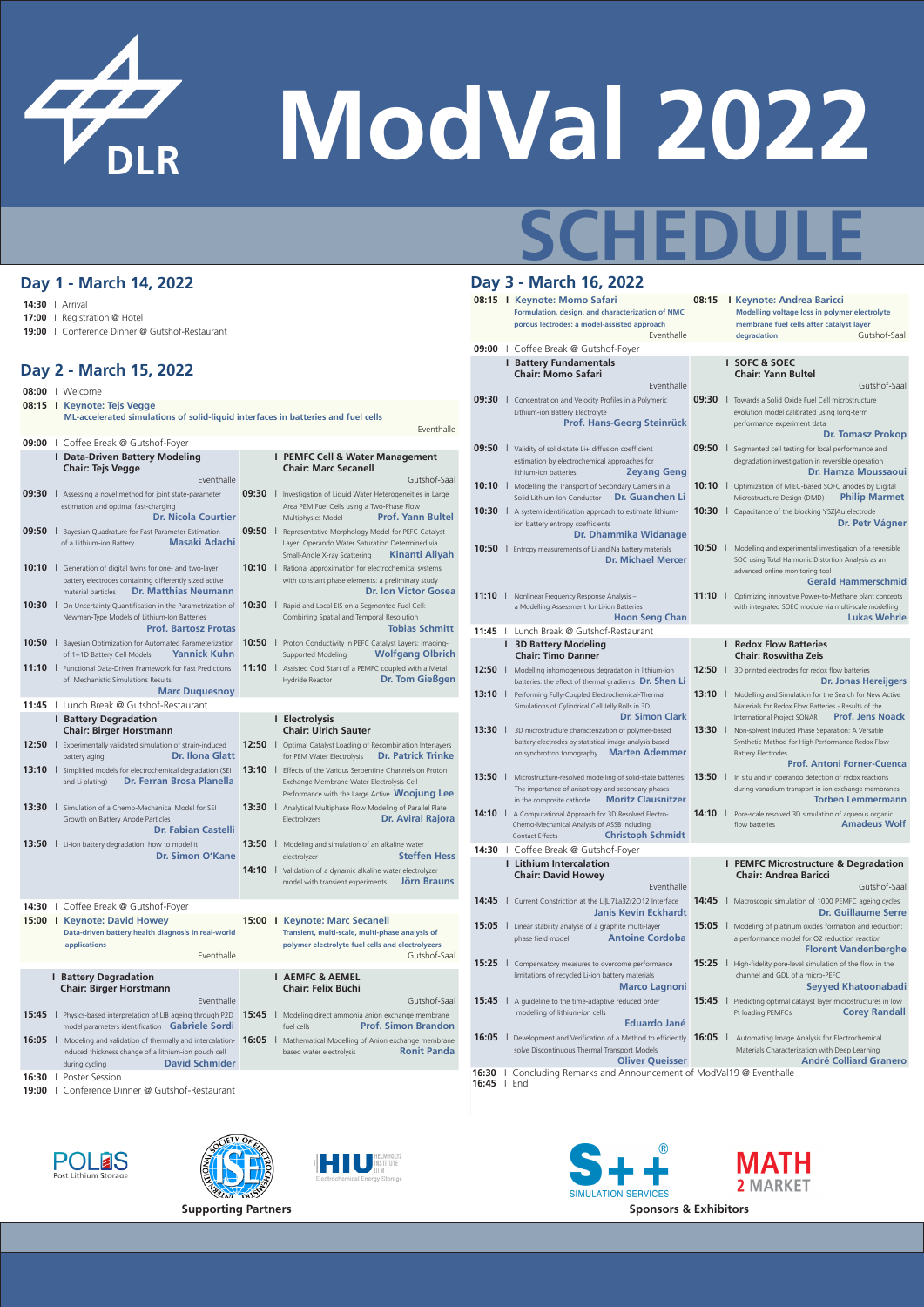

# **Poster Session**

**Supporting Partners Sponsors & Exhibitors**



**B1.1** I A Geometry-corrected Pore Network Model for the Electrolyte Filling of **Batteries** 

**B2.1** I Degradation and State Estimation of Li-Ion Batteries in Satellite Applications

#### **Benjamin Kellers**

**B2.2** I Coupled modeling of the thermal, electrical and aging behavior of Li-ion battery cells

**Linda Bolay**

**B2.3** I Modeling and Simulation of Transport, Interfaces and Mechanics inside the SEI

- **B1.2** I Why do we observe a momentum flow in eNMR measurements? **Franziska Kilchert**
- **B1.3** I Analysis of Nonlinear Features in the Machine Learning based Modeling of Lithium-Ion Batteries **Joachim Schaeffer**
- **B1.4 I** Simulative Analysis of Efficiently Computed Chemical-Mechanical Coupled Contact Problems for Battery Active Particles

**B2.4** I Towards physically interpretable neural ODEs with an example for SEI formation

#### **Lisa Cloos**

**B1.5** I Solvation Behaviour in Electrochemical Double Layers: Modeling Solvation Energy

**B2.5** I An Efficient Numerical Solver for SEI Degradation in Li-Ion Batteries

**B1.6** I Incorporating Transport Effects in Coatings and Grain Boundaries into a Monolithically Coupled Electrochemistry-Mechanics Model for ASSB **Stephan Sinzig**

# **Lukas Köbbing**

**B2.6 I** Chemical Thermal Runaway Modelling of Lithium Ion Batteries for Prediction of Heat and Gas Generation **Niklas Weber**

**B3.1** I Prediction of Reversible Lithium Plating with a Pseudo-3D Lithium-Ion Battery Model

**B4.1** I Simulation of Li-Plating in Si/Graphite Composite Electrodes **Lioba Boveleth**

**Raphael Schoof**

**B3.2** I Investigating sodium-iodine battery cathodes using EIS simulations

**B4.2** I The Effect of Mechanical Cycling on the Electronic Conductivity of Composite Electrodes

### **Srivatsan Ramasubramanian**

**B3.3** I A Multi-Process Cathode Model for MnO2-based Aqueous Zinc-Ion Batteries

#### **Constantin Schwetlick**

**B3.4 I** Lithium-ion cell optimisation using a time-adaptive reduced order model

- **B4.3** I Influence of Carbon Binder Domain on the Performance of Lithium-Ion Batteries: Impact of Size and Fractal Dimension **Anshuman Chauhan**
- **B4.4** I Methods from machine learning for the structural analysis of Li-ion electrode particles

### **Falco Schneider**

**B3.5** I Full parametrization of commercial 18650 battery cell for physics-based modelling

**B4.5** I Binder identification in granular and fibrous energy material scans

**B3.6 I** Reduction of battery module equivalent circuit models using a distribution of time constants analysis

## **I Battery Cell Models I Battery Electrode Models**

- **B3.7 I** Parameterization of Lithium-Ion Batteries: Differences and Similarities between High Energy and High Power Cylindrical Cells **Christina Schmitt**
- Polyacrylonitrile (SPAN) batteries

#### **Dr. Serena Carelli**

#### **Felix Gerbig**

**B4.11** I Particle based computation of mechanics in granular multiphase electrodes **Alexandra Wahn**

LES Post Lithium Storage<br>Cluster of Excellence







#### **Thimo Brendel**

#### **Niklas Herrmann**

#### **Ruth Medeiros**

#### **Orkun Furat**

#### **Bhawna Rana**

#### **Dr. Ilona Glatt**

#### **Tom Rüther**

#### **B4.6** I

**B4.7** I Modelling of Laser Structured Electrodes

#### **Dr. Franz Pichler**

- **B4.8** I Modelling Lithium Flow from Power-Law Creep in 2D **B3.8** I A new continuum model of Metal-Sulfurized **Albert Pool**
- **B4.9 I** Effect of a Heterogeneous Distribution of the Conductive Additives and Binder Domain on the Impedances of Lithium-Ion Battery Electrodes **B3.9** I Conceptual design of solid-state electrode for eVTOL urban
	- **B4.10** I Reconstruction of the carbon-binder domain in Li-ion battery cathodes

**B3.10** I From Particle-Scale Information to Cell Performance **Benedikt Prifling** 

#### **Esther Kezia Simanjuntak**

air mobility

#### **Dr. Somayeh Toghyani**

and its influence on the electrochemical performance

**Johannes Wiedemann**